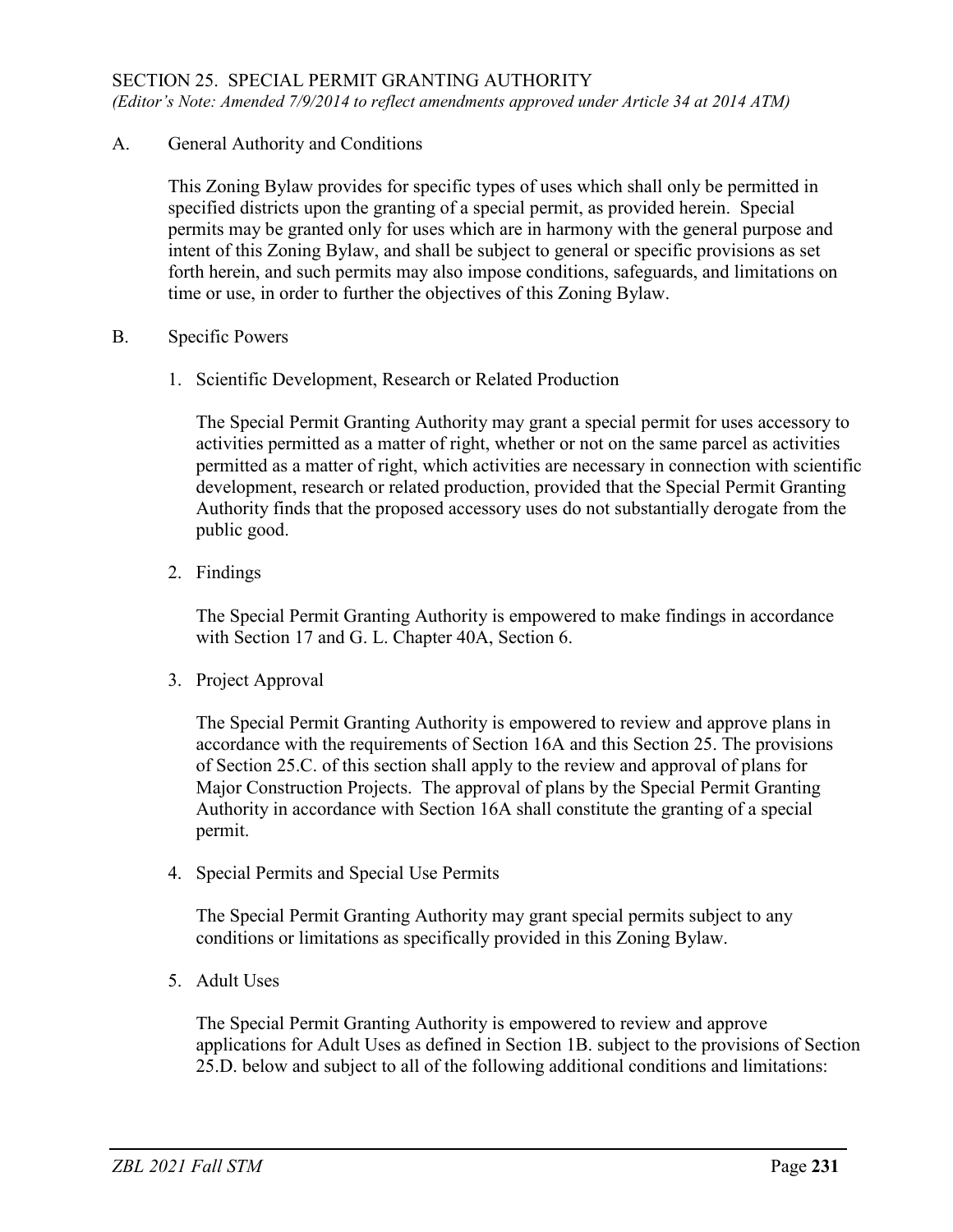- a. The Special Permit Granting Authority shall not grant a special permit for an Adult Use where there is another Adult Use located within a one half mile radius;
- b. The Special Permit Granting Authority shall not grant a special permit for an Adult Use where there is a school, day care center, family day care home, parkland, playground, library or branch library, religious use, funeral home or cemetery located within 350 feet.
- c. The Special Permit Granting Authority shall not grant a special permit for an Adult Use where there is a residential zoning district located within 350 feet;
- d. Special permits granted shall be subject to annual renewal.

An application to the Special Permit Granting Authority for an Adult Use shall include the following information:

- Name and address of the legal owner of the proposed adult Use;
- Name and address of all persons having lawful, beneficial, equity or security interests in the Adult Use;
- Names and addresses of the manager(s) and assistant manager(s);
- The number of employees;
- Proposed security precautions; and
- The physical layout of the premises showing, among other things, the location or proposed location of the adult books, adult paraphernalia or adult videos.

The legal owner of an Adult Use having received a special permit shall promptly notify the Special Permit Granting Authority of any changes in the above information within l0 days and failure to do so will be grounds for revocation of the special permit.

- 6. Registered Marijuana Dispensaries
	- a. Purpose The purpose of this subsection is to regulate the siting, design, placement, security, safety, monitoring, and modifications of Registered Marijuana Dispensaries ("RMDs") within the Town of Wellesley to ensure that such uses are operated in a manner consistent with the overall health, welfare and safety of the Town in compliance with Chapter 94I of the Massachusetts General Laws, and 935 CMR 501.000, and to minimize the adverse impacts of RMDs on adjacent properties, residential neighborhoods, schools and other places where children congregate, and other land uses potentially incompatible with said RMDs.
	- b. Compatibility with State Laws These regulations pertaining to RMDs are not intended to supersede state laws and/or regulations, including but not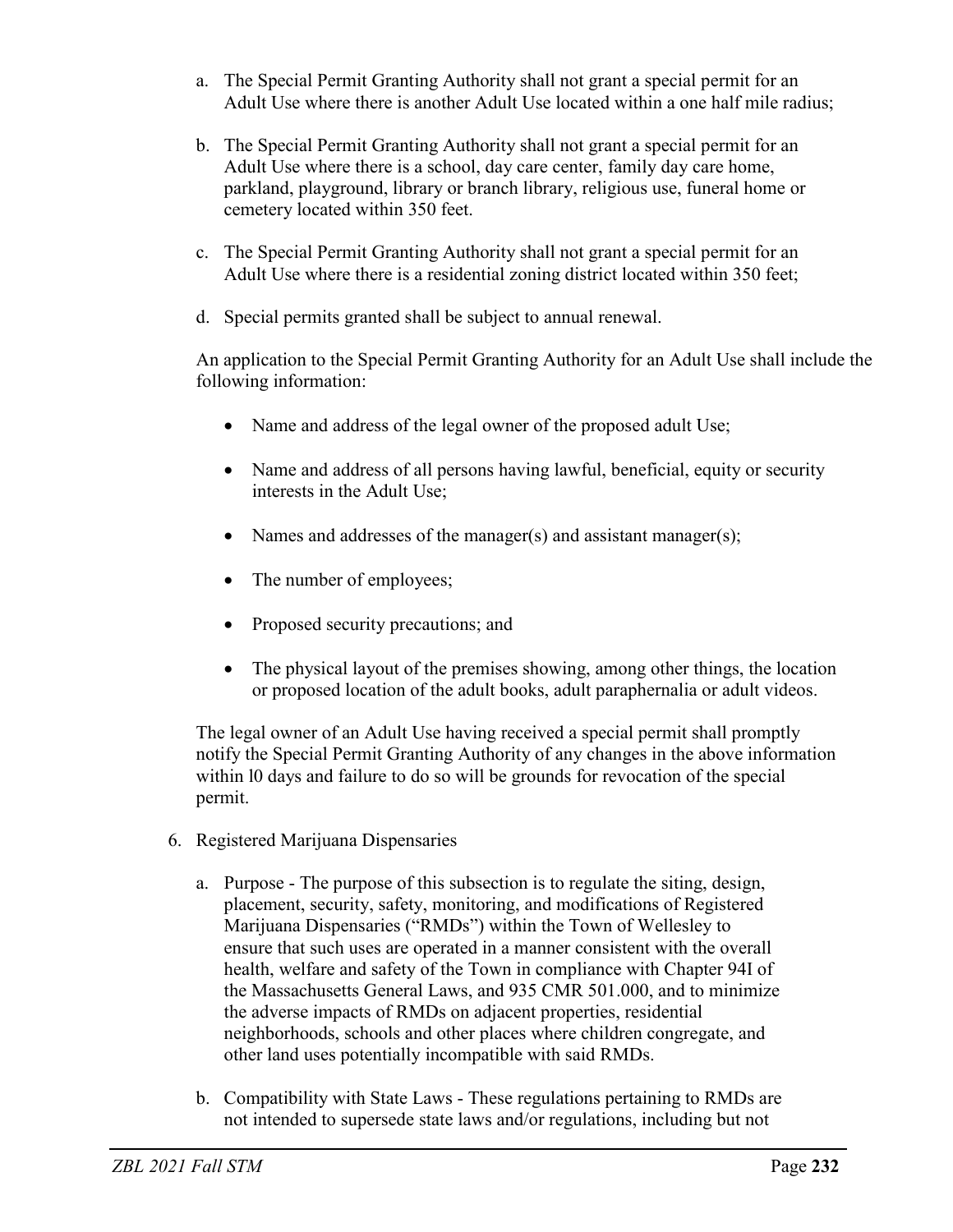limited to Chapter 94I of the Massachusetts General Laws, and 935 CMR 501.000; rather, these regulations shall take precedence where they are more stringent, and where a matter is not addressed herein, compliance with 935 CMR 501.000 shall be required. Terms used herein not defined within the Zoning Bylaw shall be as defined in 935 CMR 501.000.

- c. Applicability and Authority
	- i. Applicability:
		- (1) No RMD use shall commence unless permitted by the issuance of a special permit as authorized by this Section and subsection.
		- (2) No special permit for an RMD use shall be issued unless the use is located in one of the zoning districts established within the Zoning Bylaw specifically authorizing such use.
		- (3) The establishment and operation of RMDs shall be subject to continued compliance with all special permits, including any conditions thereof, the provisions of this Section and subsection, any other applicable requirements of the Zoning Bylaw, and local and state laws and regulations.
		- (4) The commercial cultivation, production, processing, assembly, packaging, retail or wholesale sale, trade, distribution or dispensing of marijuana is prohibited unless permitted as an RMD as required and authorized by the Zoning Bylaw.
		- (5) Nothing in this Bylaw shall be construed to supersede federal and state laws governing the sale and distribution of narcotic drugs.
	- ii. Authority: The Special Permit Granting Authority is empowered to review and take action on special permit applications for Registered Marijuana Dispensaries consistent with the procedures established in Section 25.C.; the Special Permit Granting Authority may deny, grant, or grant with conditions all such applications.
- d. General Regulations All RMDs shall be subject to the following conditions and limitations:
	- i. Location:
		- (1) No special permit for an RMD shall be granted where such use would be located within 500 feet of a:
			- a. Public or private elementary school, middle school, or high school;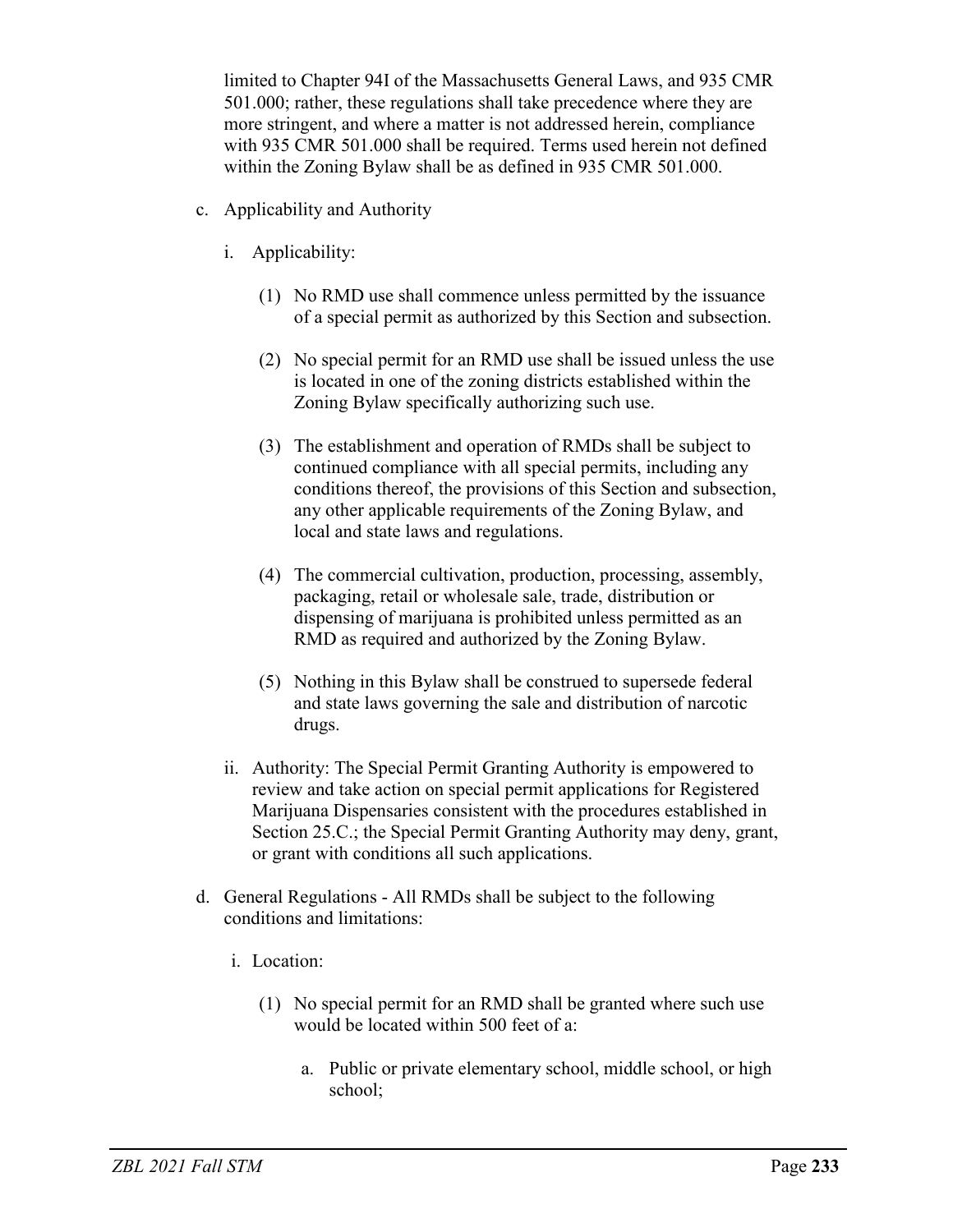- b. Child Care Facility, including family daycare homes, daycare centers, and/or nursery schools; or
- c. Any establishment catering to or providing services primarily intended for minors, as determined by the Special Permit Granting Authority.
- (2) The 500 foot distance shall be measured in a straight line from the nearest point of the structure within which the RMD would operate (from the nearest point of the exterior of the tenant space if the RMD is located in a structure occupied by multiple tenant spaces), to the nearest point of any property on which a public or private elementary school, middle school, or high school is located, or to the nearest point of any structure containing or associated with other uses noted above.
- (3) The commencement of one or more of the above uses within 500 feet of a proposed RMD location during the review of a special permit application for an RMD (beginning on the date of submittal), following the issuance of a special permit, or following the commencement of the RMD use shall not invalidate the RMD use, the special permit issued therefor, or the ability to renew any unexpired or unrevoked special permit.
- ii. Configuration and Operation:
	- (1) An RMD shall be located in, and conduct all operations within, an enclosed building; this shall not prohibit operations involving the delivery or receiving of permitted goods and products, which may involve transfer to or from a motor-vehicle outside of an associated building.
	- (2) All publicly accessible entrances shall be visible from a public way.
	- (3) Drive-through windows and/or any interactions or sales to customers within vehicles are prohibited.
	- (4) No RMD shall be located inside a building containing residential dwelling units, including transient housing, group housing, hotels, motels, lodging houses, and/or dormitories.
	- (5) The hours of operation of RMDs shall be set by the Special Permit Granting Authority, but in no event shall an RMD be open to the public, performing deliveries, and/or otherwise operating between the hours of 8:00 PM and 8:00 AM; there shall be no exemptions to the prohibited hours of operation for emergencies.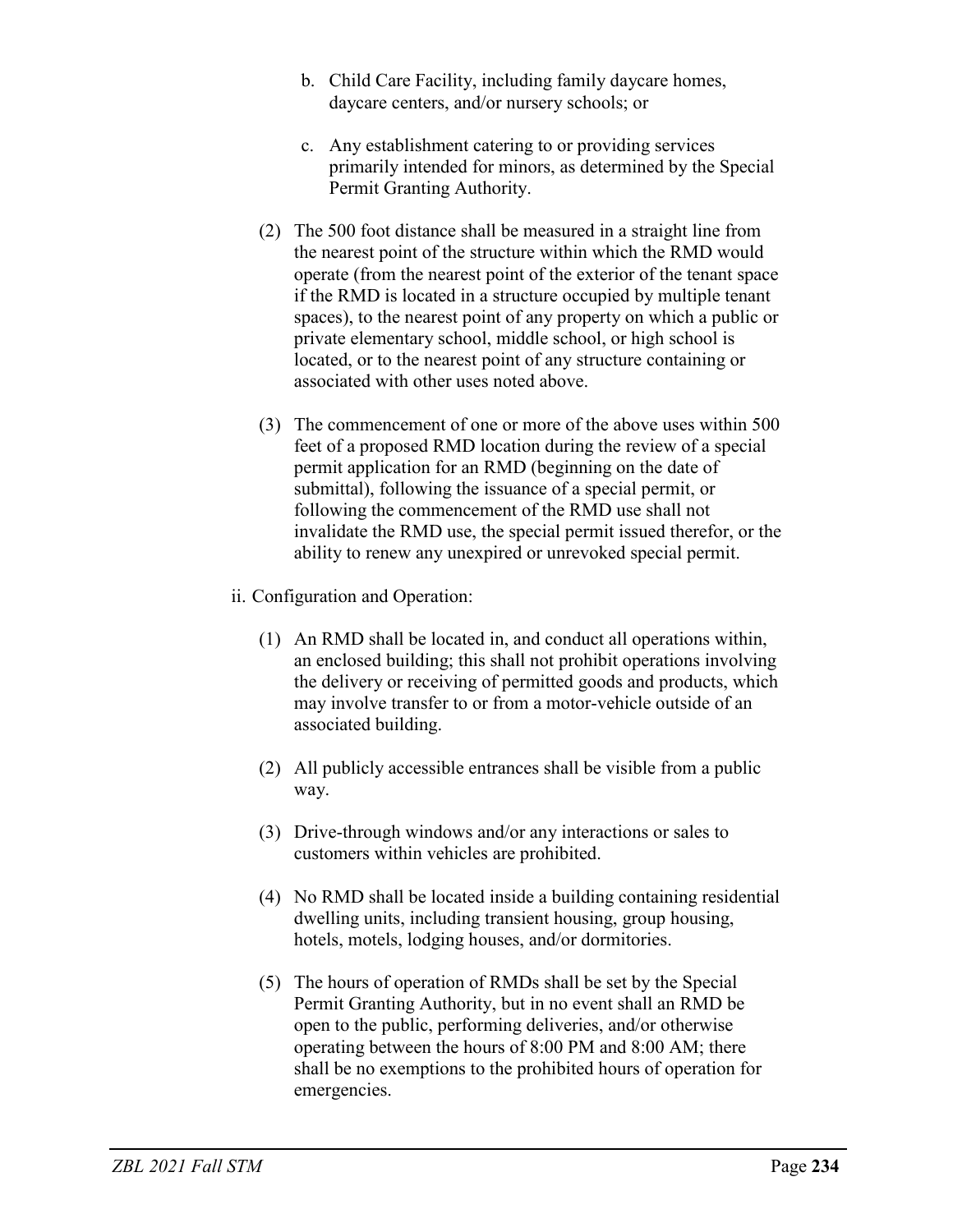- (6) No person under the age of eighteen (18) shall be permitted on the premises of the RMD unless he or she is a qualified patient or primary caregiver, or is accompanied by a parent or legal guardian.
- (7) No marijuana shall be smoked, ingested, or otherwise consumed on the premises of an RMD; the term "premises" includes all buildings, accessory structures, parking lots or parking areas, walks and/or other immediate surroundings located on the same lot/parcel as the RMD use.
- (8) All RMDs shall be ventilated in such a manner that no pesticides, insecticides or other chemicals or products used in cultivation or processing are dispersed into the outside atmosphere, and so that no odor from marijuana or its processing can be detected by a person with an unimpaired and otherwise normal sense of smell at the exterior of the RMD or at any adjoining use or property.

### iii. Signage:

- (1) All signs associated with RMDs shall comply with 935 CMR 501.000 and Section 22A.
- (2) All special permit applications for RMDs shall include a proposed exterior sign package, which may be included as a condition of issuance of the special permit.
- (3) For every publicly accessible entrance there shall be at least one (1) sign that includes the language "Medical Registration Card issued by the MA Department of Public Health or the Cannabis Control Commission required" with a minimum text height of two (2) inches, in addition to any other sign that may be required by 935 CMR 501.000 at such location.
- (4) Temporary Signs and Standard Informational Signs, as defined in Section 22A shall be prohibited.

# iv. Security:

- (1) RMDs shall provide the Wellesley Police Department, Inspector of Buildings and the Special Permit Granting Authority with the names, phone numbers and email addresses of all management staff and keyholders to whom one can provide notice if there are operating problems associated with the establishment; this information shall be updated when staff of the RMD changes.
- (2) No operator and/or employee of an RMD shall have been convicted of any felony under state or federal law.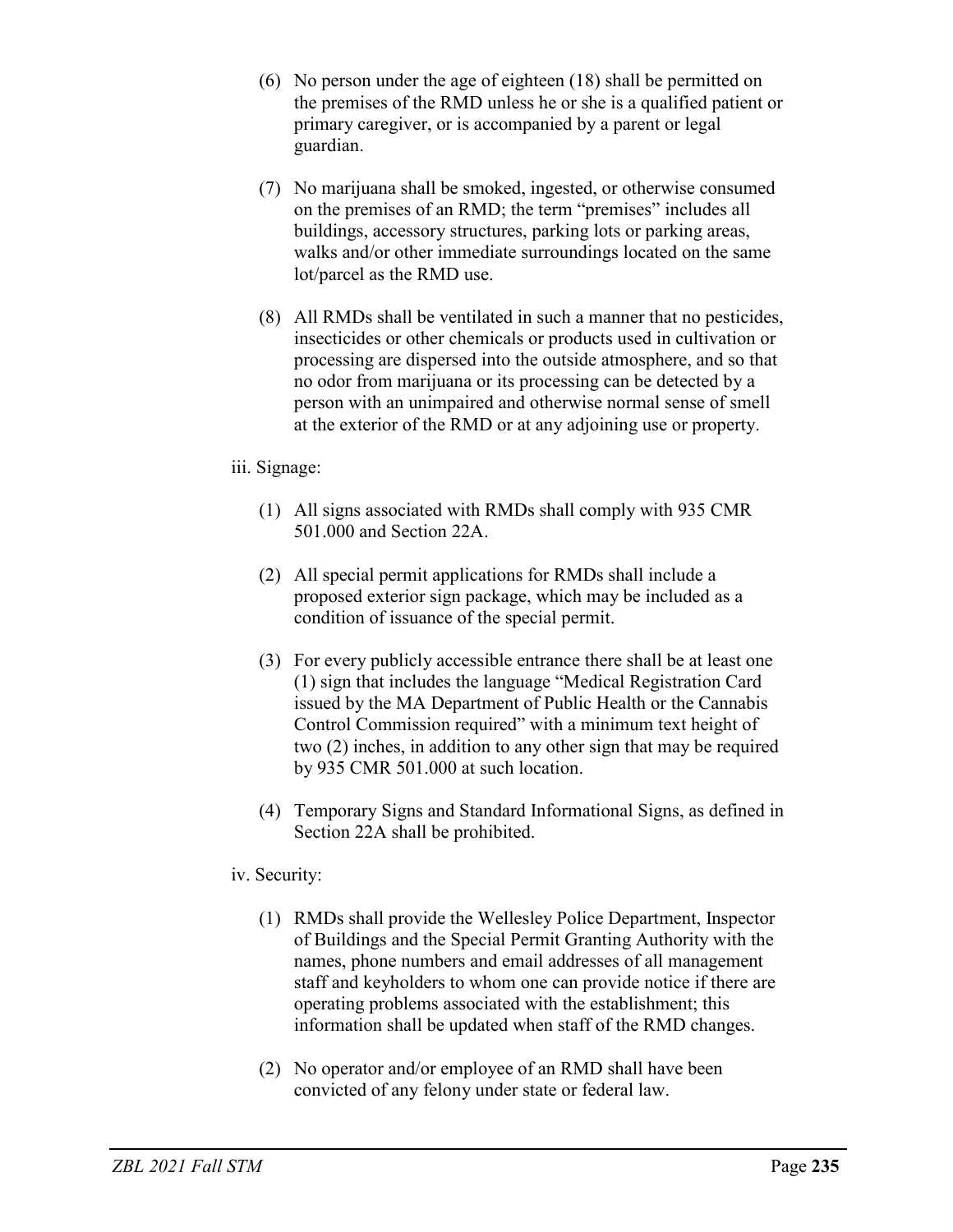- (3) Trash dumpsters shall be locked and enclosed by a screening enclosure so as not to be accessible to the public.
- (4) The exterior grounds, including the parking lot and landscaped areas, shall be lighted in such a manner that all areas are clearly visible at all times during business hours; all light fixtures shall have full cut off shields.
- (5) The RMD shall be equipped with, and the operators of such RMD shall maintain in working order at all times, burglary/robbery alarms.
- (6) A video surveillance system in compliance with 935 CMR 501.000 shall be installed and maintained; the system shall monitor all areas that may contain marijuana, parking lot areas, main building entrances and exits, and any and all transaction areas for the dispensing of marijuana.
- (7) Procedures and protocols for the delivery and transport of marijuana and MIPs shall be in compliance with 935 CMR 501.000 and approved by the Chief of Police.
- e. Procedures and Findings
	- i. Procedures: In addition to the procedures established in Section 25.C., special permits issued for RMDs shall be:
		- (1) Limited to the current applicant and shall lapse if the permit holder ceases operation of the RMD; and
		- (2) Renewed annually.
	- ii. Findings: In addition to determining compliance with the above General Regulations, all other applicable Sections of the Zoning Bylaw, and the applicable Special Use Permit Standards contained in Section 25.D., the Special Permit Granting Authority in their review of any special permit application for an RMD shall find that the proposed Registered Marijuana Dispensary:
		- (1) Meets a demonstrated local and regional need based on the proximity of other RMDs serving the Town's qualifying patients;
		- (2) Meets all other applicable requirements of the Zoning Bylaw and the permitting requirements of all applicable agencies of the Commonwealth of Massachusetts and the Town of Wellesley, and will otherwise comply with all applicable state and local laws and regulations;
		- (3) Is designed to minimize any adverse visual or economic impacts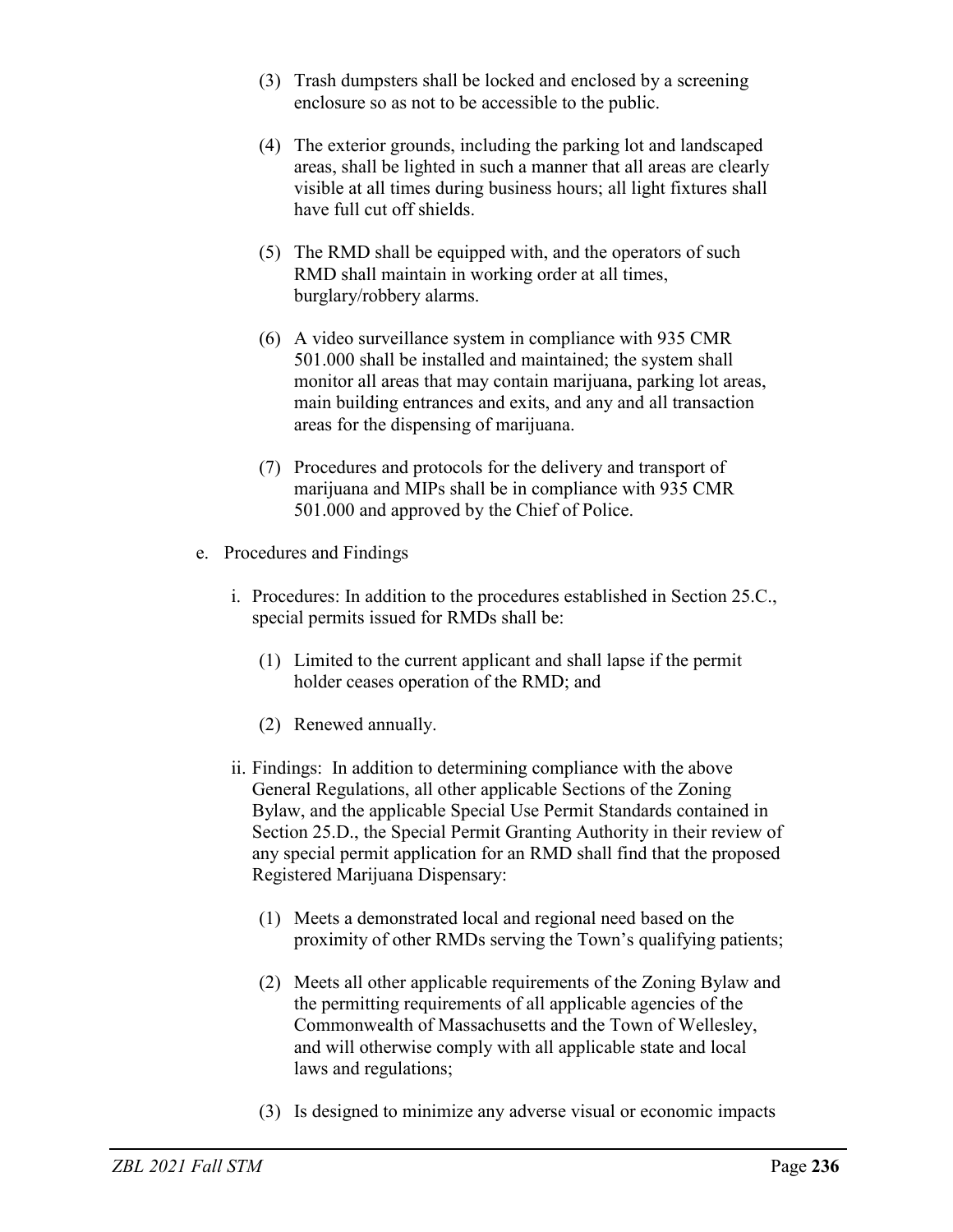on abutters and other parties in interest;

- (4) Provides a secure indoor waiting area for patients;
- (5) Provides adequate pick up/drop off area;
- (6) Provides adequate security measures to ensure that no individual participants will pose a threat to the health or safety of other individuals, and that the storage and/or location of cultivation of marijuana is adequately secured in enclosed, locked facilities; and
- (7) Adequately addresses issues of vehicular and pedestrian traffic, circulation, parking and queuing, especially during peak periods at the RMD.
- f. Severability The provisions of this subsection (Section 25.B.6.) are severable. If any provision, paragraph, sentence, or clause of this Section, or the application thereof to any person, establishment, or circumstances, shall be held invalid, such invalidity shall not affect the other provisions or application of this Section or the Zoning Bylaw.

### C. Procedures

The Special Permit Granting Authority shall adopt and from time to time amend rules relative to the granting of special permits, and shall file a copy of said rules in the office of the Town Clerk. Such rules may prescribe the size, form, contents, style, and number of copies of plans and specifications, and the procedure for the submission and approval of such permits.

Each application for a special permit shall be filed by the petitioner with the Town Clerk and a copy of said application, including the date and time of filing certified by the Town Clerk, shall be filed forthwith by the petitioner with the Special Permit Granting Authority. The Special Permit Granting Authority shall hold a public hearing, for which notice has been given, on any application for a special permit within sixty-five (65) days from the date of filing such application.

The Special Permit Granting Authority shall act within ninety (90) days following a public hearing for which notice has been given by publication and posting as provided within this Zoning Bylaw, and by mailing to all parties in interest. Failure by a Special Permit Granting Authority to take final action within ninety (90) days or extended time, shall be deemed to be a grant of the special permit. The petitioner who seeks such approval by reason of the failure of the Special Permit Granting Authority to act within such time, shall notify the Town Clerk, in writing within fourteen (14) days from the expiration of the time period of such approval and that notice has been sent by the petitioner to parties in interest. The petitioner shall send such notice to parties in interest, by mail, and each such notice shall specify that appeals, if any, shall be made pursuant to Mass. General Laws Chapter 40A and shall be filed within twenty (20) days after the date the Town Clerk received such written notice from the petitioner that the Special Permit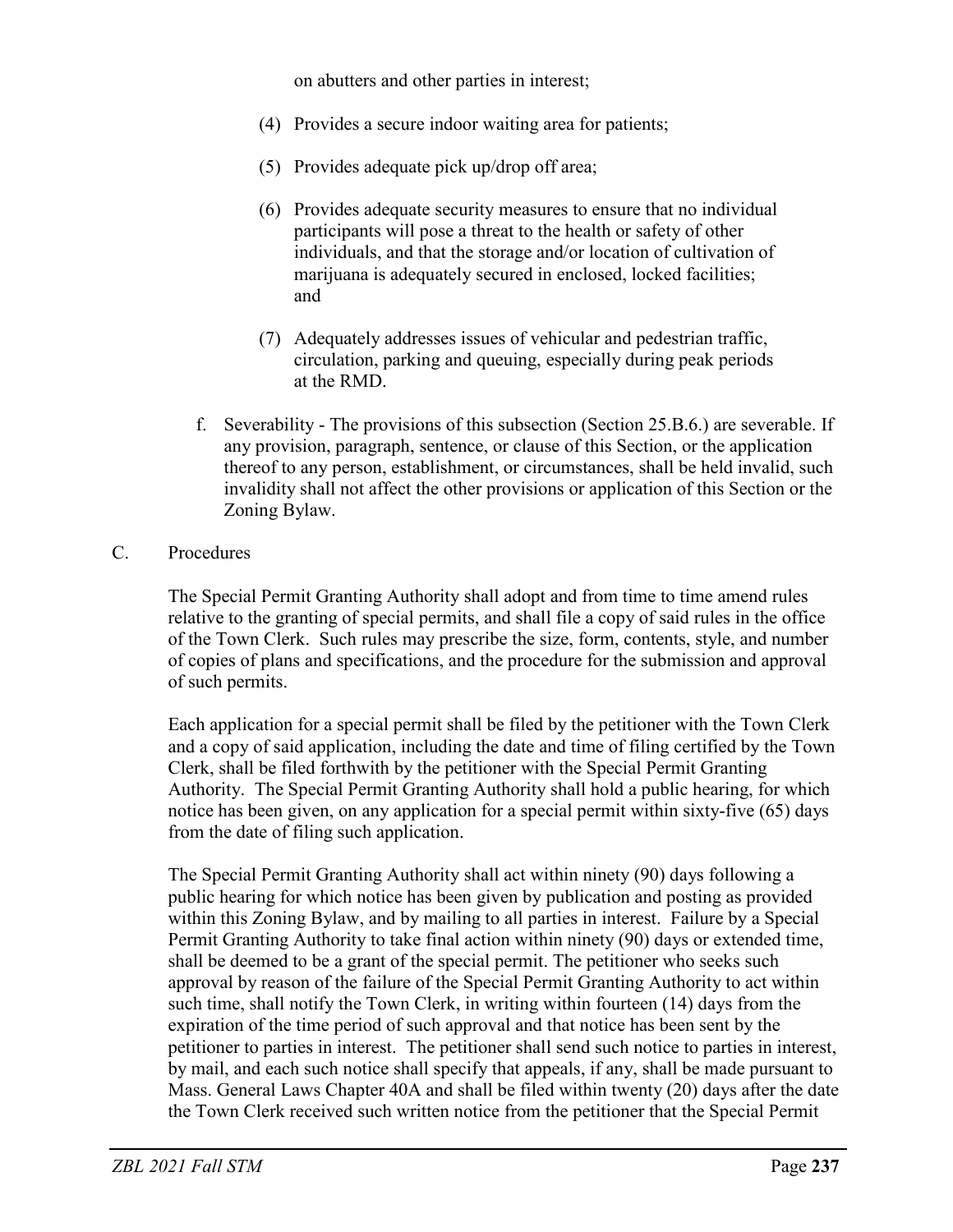Granting Authority failed to act within the time prescribed. After the expiration of twenty (20) days without notice of appeal, or if appeal has been taken, after receipt of certified records indicating that such approval has become final, the Town Clerk shall issue a certificate stating the date of approval, the fact that the Special Permit Granting Authority failed to take action and that the approval resulting from such failure has become final, and such certificate shall be forwarded to the petitioner.

The required time limits for a public hearing and action, may be extended by written agreement between the petitioner and the Special Permit Granting Authority. A copy of such agreement shall be filed in the office of the Town Clerk.

Special permits granted by a Special Permit Granting Authority shall require a two-thirds vote of boards with more than five (5) members, a vote of at least four (4) members of a five (5) member board, and a unanimous vote of a three (3) member board.

Upon the granting of a special permit, or any extension, modification, or renewal thereof, the Special Permit Granting Authority shall issue to the owner, and to the applicant if other than the owner, a copy of its decision, or, in the event of a failure of the Special Permit Granting Authority to act within ninety (90) days from the date of the aforesaid public hearing, a copy of the application for a special permit accompanied by the certification of the Town Clerk stating the fact that the Special Permit Granting Authority failed to act within the time prescribed and no appeal has been filed and that the grant of the application resulting from such failure to act has become final or that if an appeal has been filed, that it has been dismissed or denied, is recorded in the registry of deeds for the county and district in which the land is located and indexed in the grantor index under the name of the owner of record or is recorded and noted on the owner's certificate of title. No special permit nor any extension, modification, or renewal thereof shall take effect until a copy of the decision bearing the certification of the Town Clerk that twenty (20) days has elapsed and, pursuant to the applicable provisions contained within Chapter 40A. Mass. General Laws, as amended, no appeal has been filed, or that if such appeal has been filed that it has been dismissed or denied, is recorded in the Registry of Deeds for the county and district in which the land is located and indexed in the grantor index under the name of the owner of record or is recorded and noted on the owner's certificate of title. The fee for recording or registering shall be paid by the owner or applicant.

The Special Permit Granting Authority shall cause to be made a detailed record of its proceedings, indicating the vote of each member upon each question, or if absent or failing to vote, indicating such fact, and setting forth clearly the reason for its decision and of its official actions, copies of all which shall be filed within fourteen (14) days in the office of the Town Clerk and shall be deemed a public record, and notice of the decision shall be mailed forthwith to the petitioner, applicant or appellant, to the parties in interest, and to every person present at the hearing who requested that notice be sent to him and stated the address to which such notice was to be sent. Each such notice shall specify that appeals, if any, shall be made pursuant to Mass General Laws Chapter 40A and shall be filed within twenty (20) days after the date of filing of such notice in the office of the Town Clerk.

Petitions for special permits shall be submitted to the Special Permit Granting Authority and referred within seven (7) days by it for review to the following: The Board of Health,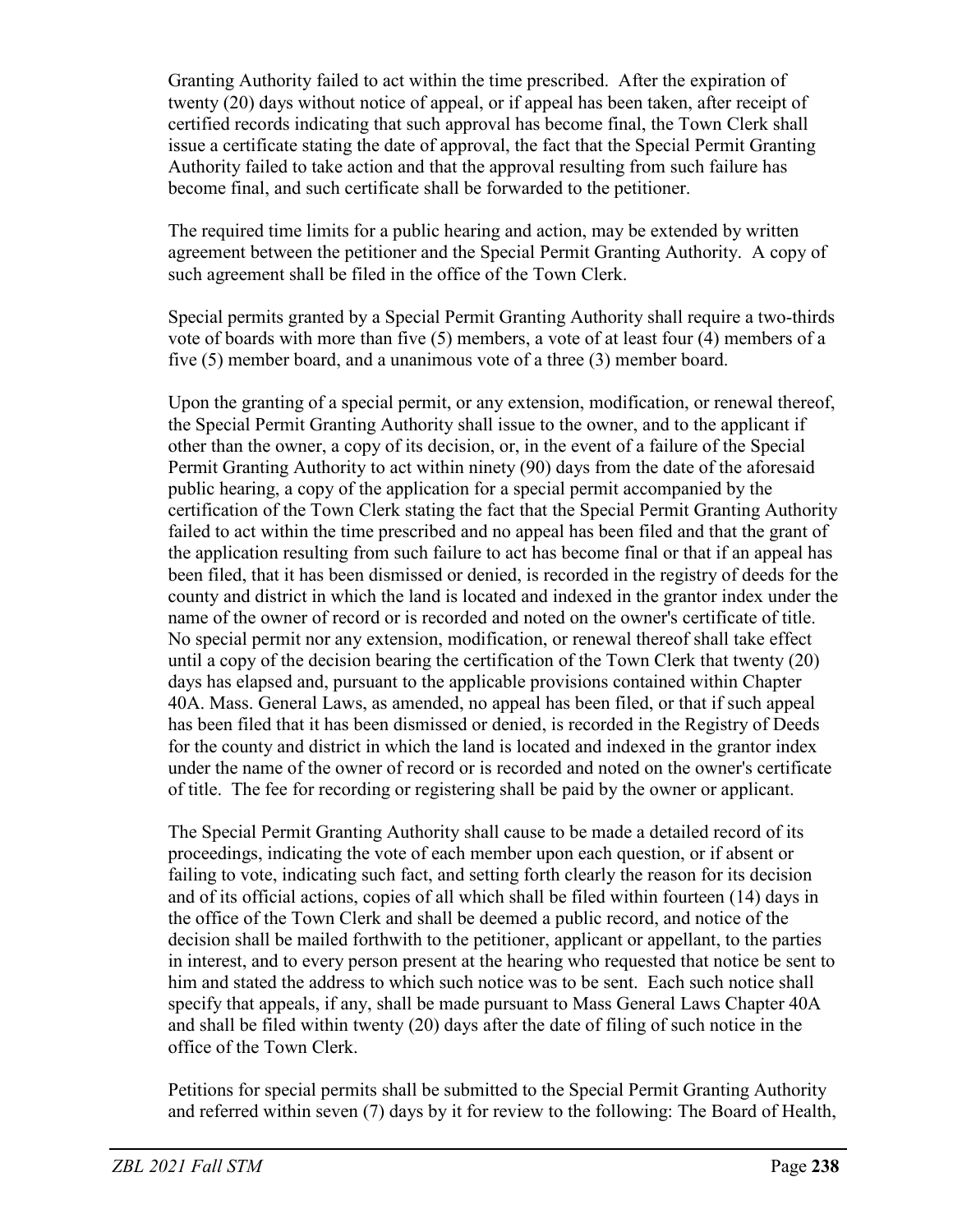the Planning Board (except when the Planning Board is the Special Permit Granting Authority), the Town Engineer, the Wetlands Protection Committee, and any other Town agency or board designated by the Special Permit Granting Authority. Any such board or agency to which petitions are referred for review shall make such recommendations as they deem appropriate and shall send copies thereof to the Special Permit Granting Authority and to the applicant; provided, however, that failure of any board or agency to make recommendations within thirty-five (35) days of receipt by such board or agency of the petition shall be deemed lack of opposition thereto.

No application or petition which has been unfavorably and finally acted upon by the Special Permit Granting Authority shall be acted favorably upon within two (2) years after the date of final unfavorable action unless:

- 1. Said Special Permit Granting Authority finds, by a unanimous vote of a threemember Board, specific and material changes in the conditions upon which unfavorable action was based, and describes such changes in the record of its proceedings; and
- 2. All but one of the members of the Planning Board or Select Board, when serving as Special Permit Granting Authority, consents thereto; and
- 3. After notice is given to parties in interest of the time and place of the proceedings when such consent will be considered. Any application for a special permit which has been transmitted to the Special Permit Granting Authority may be withdrawn, without prejudice, by the petitioner prior to the publication of a public hearing thereon, but thereafter be withdrawn without prejudice only with the approval of the Special Permit Granting Authority.

A special permit shall lapse within two (2) years of the effective date of grant of such special permit, if a substantial use thereof has not sooner commenced except for good cause or, in the case of a permit for construction, if construction has not begun by such date except for good cause.

# D. Special Use Permit Standards

The Special Permit Granting Authority may grant a special permit in accordance with this Section only if it finds that, in addition to all other conditions which may otherwise be required under this Zoning Bylaw, all of the following conditions are met:

1. Vehicular Circulation

That the circulation patterns for motor vehicles which would result from the proposed use or structure which is the subject of the special permit do not create conditions that add to traffic congestion or accident potential on the site or in the surrounding area.

2. Driveways

That new driveways are not less than 50 feet from street intersections; and that new driveways have widths not less than the width of driveways specified in Section 21 of